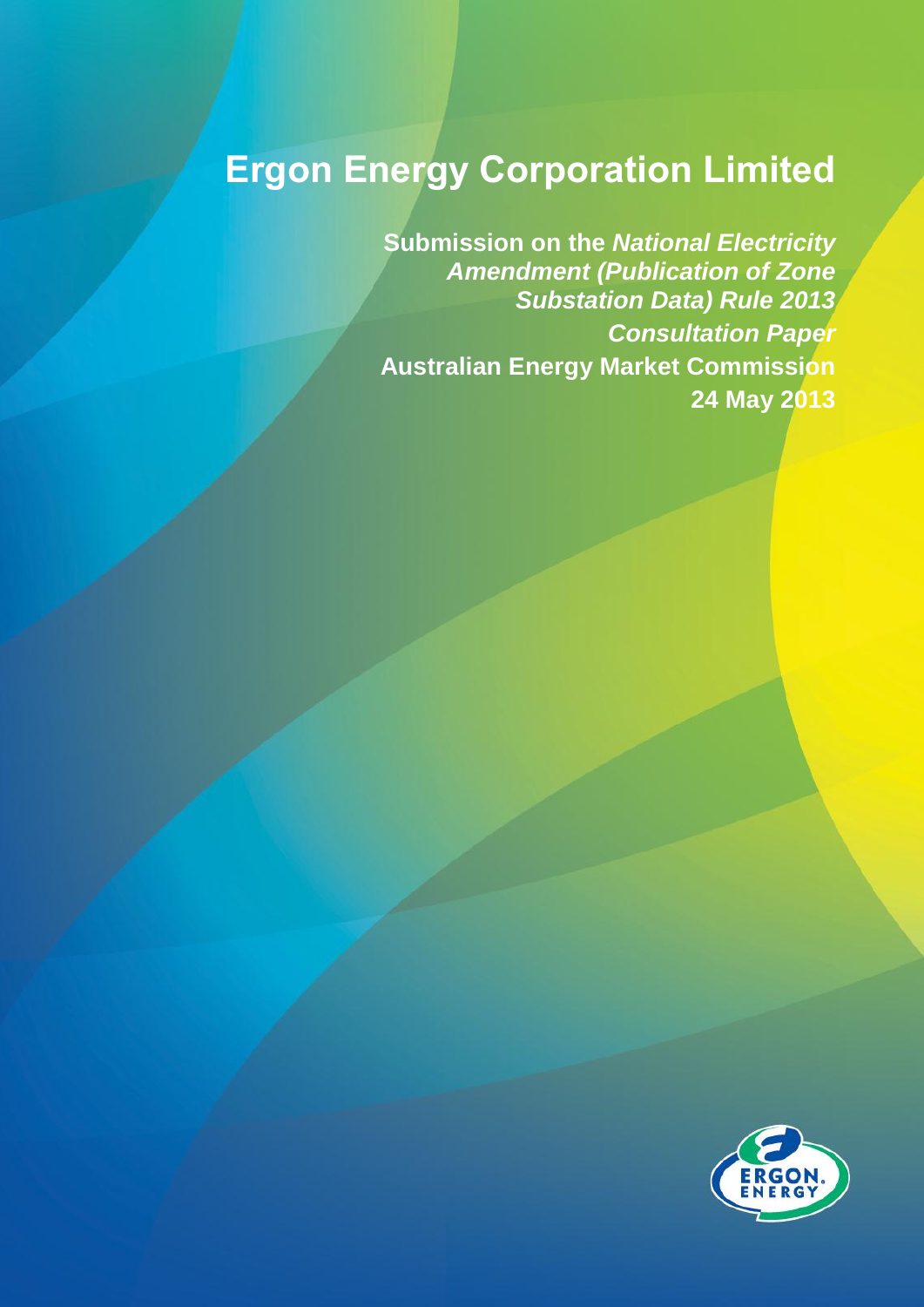## **Submission on the National Electricity Amendment (Publication of Zone Substation Data) Rule 2013 Consultation Paper Australian Energy Market Commission 24 May 2013**

This submission, which is available for publication, is made by:

Ergon Energy Corporation Limited PO Box 15107 **City East** BRISBANE QLD 4002

Enquiries or further communications should be directed to:

Jenny Doyle Group Manager Regulatory Affairs Ergon Energy Corporation Limited Email: [jenny.doyle@ergon.com.au](mailto:jenny.doyle@ergon.com.au) Ph: (07) 4092 9813 Mobile: 0427 156 897

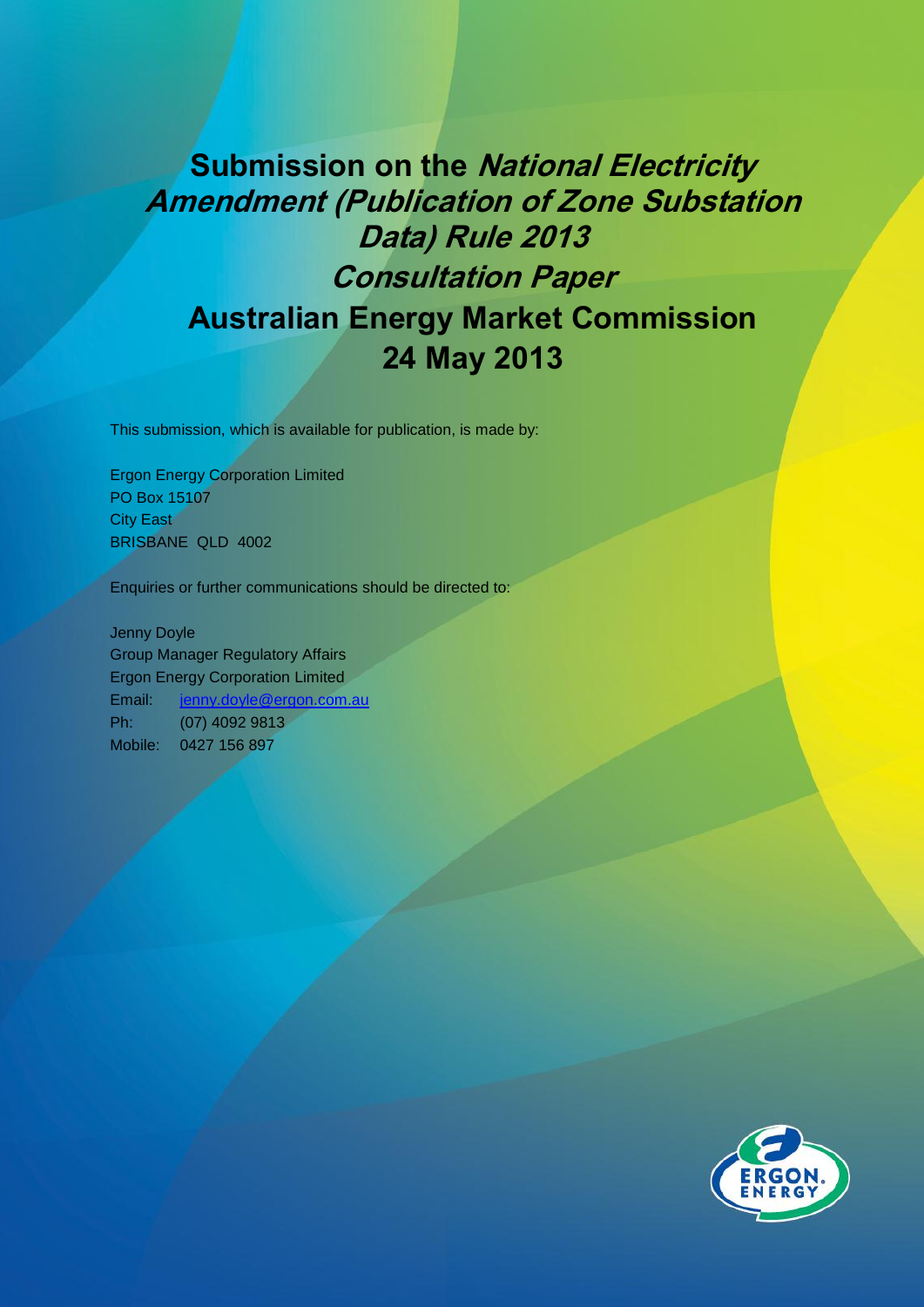

## **1. INTRODUCTION**

Ergon Energy Corporation Limited (Ergon Energy), in its capacity as a Distribution Network Service Provider (DNSP), welcomes the opportunity to provide comment to the Australian Energy Market Commission (AEMC) on its *National Electricity Amendment (Publication of Zone Substation Data) Rule 2013 – Consultation Paper*.

Ergon Energy is concerned that the proposed Rule change does not appear to provide any benefits to DNSPs for providing a somewhat costly service. While Ergon Energy is able to provide half-hourly interval data for the majority of zone substations, the data in its current form would require manipulation, extraction and collation, and without an understanding of the context of the substation's physical location, network connectivity, and customer information, it is likely that the data will be exposed to misinterpretation and unreliable results. Furthermore, each DNSP is likely to incur significant costs in collating, publishing and maintaining the proposed data. Ergon Energy considers that this approach does not provide for an efficient market, where the key beneficiaries are demand-side aggregators, generation investors and capital providers, and supports Energex's proposal that one body should establish an appropriate system for coordinating and managing the data centrally on behalf of generators, and the costs be apportioned appropriately.

Notwithstanding, Ergon Energy maintains that publication of such data raises many issues of confidentiality, which cannot be resolved through simple aggregation of data. As such, Ergon Energy suggests that the definition of which zone substation data is required for delivery be clarified as such:

- Zone substations that are dedicated to a single customer should be excluded, as well as substations that have commercial or confidentiality issues; and
- Zone substations below a certain MVA threshold (e.g. 2MVA) should be excluded on the basis of likely confidentiality issues, and the cost of maintaining data for a relatively insignificant benefit.

In response to the AEMC's invitation to provide comments on the Consultation Paper, Ergon Energy has focused on the key questions for discussion, as detailed in Section 2. Ergon Energy is available to discuss this submission or provide further detail regarding the issues raised, should the AEMC require.

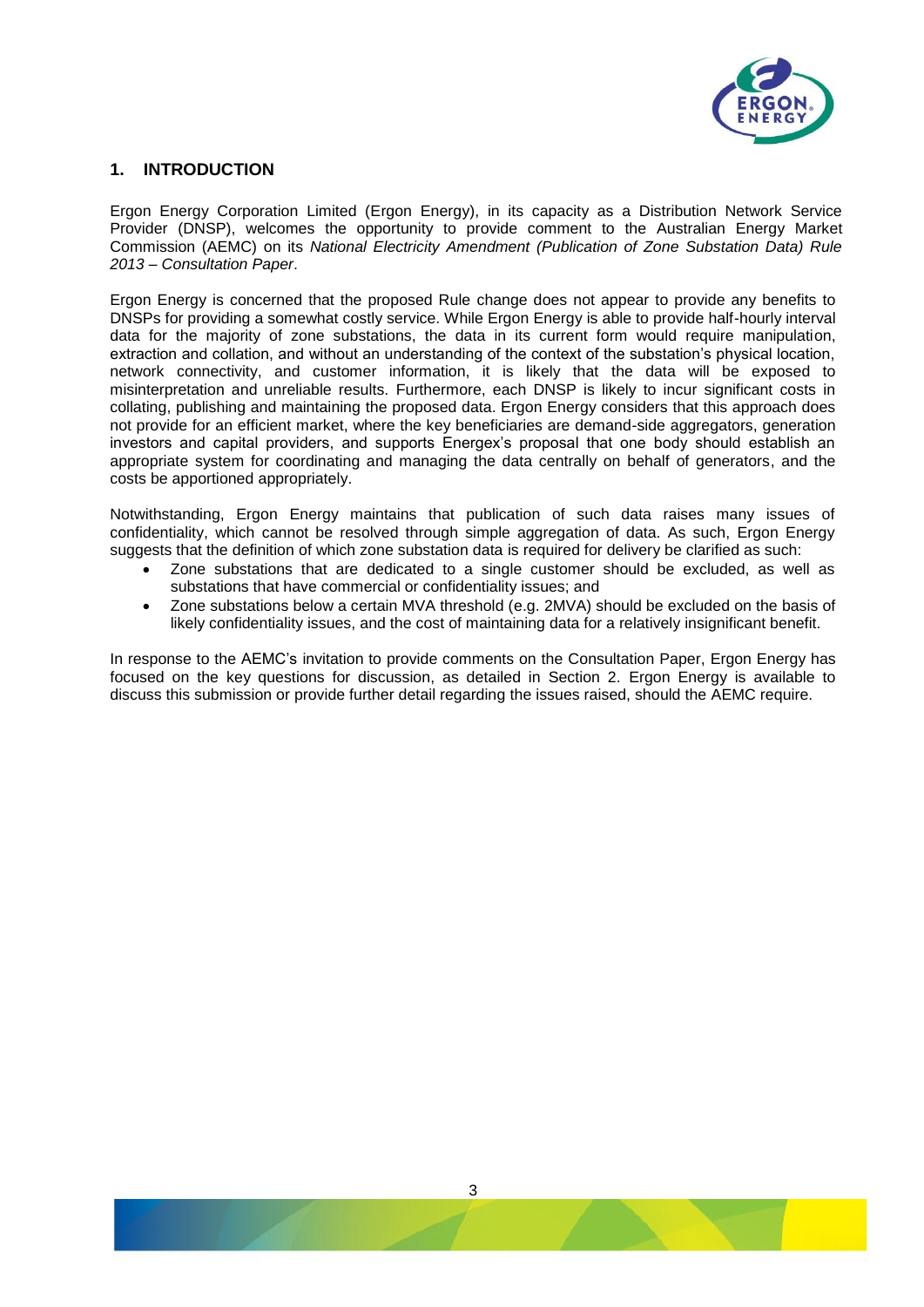

## **2. TABLE OF DETAILED COMMENTS**

| <b>Question(s)</b>                                                                                                                  | <b>Ergon Energy Response</b>                                                                                                                                                                                                                                                                                                                                                                                                                                                                                                                          |
|-------------------------------------------------------------------------------------------------------------------------------------|-------------------------------------------------------------------------------------------------------------------------------------------------------------------------------------------------------------------------------------------------------------------------------------------------------------------------------------------------------------------------------------------------------------------------------------------------------------------------------------------------------------------------------------------------------|
| Data Availability and Accessibility                                                                                                 |                                                                                                                                                                                                                                                                                                                                                                                                                                                                                                                                                       |
| In relation to DNSPs:                                                                                                               |                                                                                                                                                                                                                                                                                                                                                                                                                                                                                                                                                       |
| 1a. How many zone substations are there in the DNSP's<br>distribution system?                                                       | Ergon Energy has 345 zone substations in its distribution network.                                                                                                                                                                                                                                                                                                                                                                                                                                                                                    |
| 1b. Is half-hourly interval load data at zone substations<br>available?                                                             | Ergon Energy is able to provide interval load data from either statistical / revenue<br>metering or SCADA. In the case of SCADA, the data is converted to half-hourly (ending)<br>format. Half-hourly interval load data is available at the majority of zone substations<br>within Ergon Energy's network, as per the following table.<br><b>SCADA:</b><br>90<br><b>Statistical Metering:</b><br>232<br>322<br><b>Total Metering:</b><br>Therefore, the total without metering is 23                                                                 |
| 1c. If the data is available, does it extend back to the<br>previous ten years, or if not, how many years of data are<br>available? | Ten years of history is not consistently available within Ergon Energy. A summary of the<br>length of history available is:<br>$10+$ years:<br>226<br>299<br>5+ years:<br>320<br>2+ years:<br>22<br>0 days:<br>N.B<br>Ergon Energy's predecessor corporations had different standards and techniques for<br>monitoring zone substation demand, resulting in a short or incomplete history.<br>New zone substations won't have a 10 year history, and Ergon Energy believes there<br>should be no requirement to provide a calculated 10 year history. |
| 1d. Are there issues with data quality and consistency<br>regarding the historical data? For example:                               | There are many issues which affect data quality and consistency. For example, Ergon<br>Energy's data has been collected and managed at zone substation level for peak<br>demand forecasting. If the data is to be used for other purposes such as energy analysis<br>and forecasting there will be significant data quality issues.                                                                                                                                                                                                                   |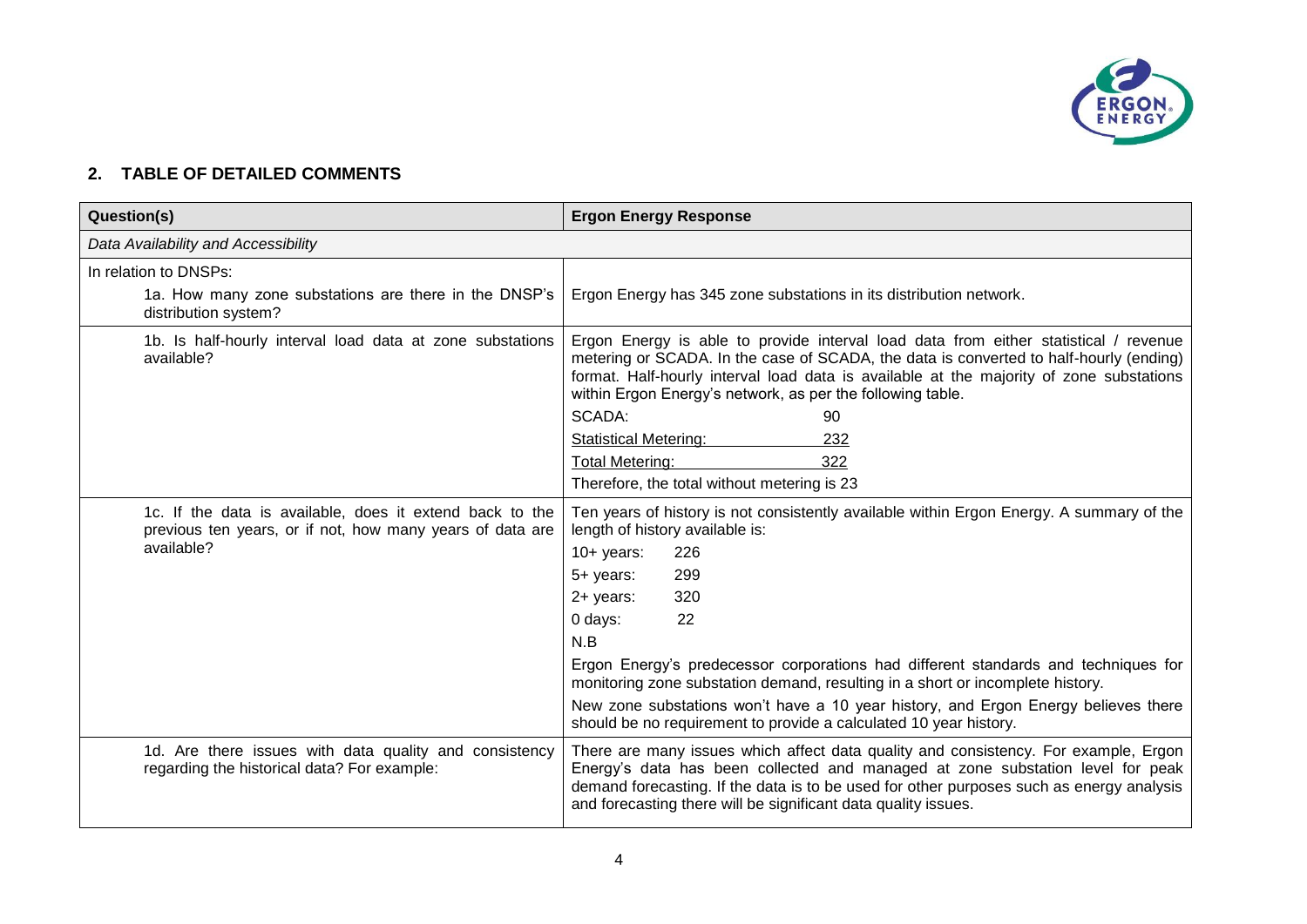

|                                             | (i)                                                                                                                 | Are there issues related to metering which may<br>affect the quality and reliability of the data?                                                                                                                            | (i)                                                                                                               | There are many issues which affect the quality and reliability of the data.<br>Metered and SCADA load data have different accuracy standards. As stated<br>above, load data is often collected for other purposes and load analysis is a                                                                                                                                                                                                       |
|---------------------------------------------|---------------------------------------------------------------------------------------------------------------------|------------------------------------------------------------------------------------------------------------------------------------------------------------------------------------------------------------------------------|-------------------------------------------------------------------------------------------------------------------|------------------------------------------------------------------------------------------------------------------------------------------------------------------------------------------------------------------------------------------------------------------------------------------------------------------------------------------------------------------------------------------------------------------------------------------------|
|                                             | (ii)                                                                                                                | Are there gaps in the data with respect to a time<br>series and/or location?                                                                                                                                                 |                                                                                                                   | secondary use.<br>(ii) Gaps exist in the historical record for a number of reasons. There are also other<br>issues with the load history that may affect the effectiveness of the load history<br>for forecasting purposes:                                                                                                                                                                                                                    |
|                                             |                                                                                                                     |                                                                                                                                                                                                                              |                                                                                                                   | a. There is not always ten years of history (refer Q1c above)                                                                                                                                                                                                                                                                                                                                                                                  |
|                                             |                                                                                                                     |                                                                                                                                                                                                                              |                                                                                                                   | b. SCADA load data does not always have a reading every half hour,<br>resulting in the need to interpolate data points to generate interval data.<br>This introduces inaccuracies.                                                                                                                                                                                                                                                             |
|                                             |                                                                                                                     |                                                                                                                                                                                                                              |                                                                                                                   | Zone substation supply networks are subject to continual change and re-<br>C.<br>organisation depending on demand growth and operational needs. Load<br>may be transferred to other existing or new substations. Therefore, zone<br>substation load history needs to be understood in the context of the<br>surrounding network and network projects.                                                                                          |
|                                             |                                                                                                                     |                                                                                                                                                                                                                              |                                                                                                                   | d. Demand management activity may change the nature of the load, and<br>decrease the value of the historical load record.                                                                                                                                                                                                                                                                                                                      |
|                                             |                                                                                                                     |                                                                                                                                                                                                                              |                                                                                                                   | e. There may be equipment failures in metering of SCADA.                                                                                                                                                                                                                                                                                                                                                                                       |
|                                             | (iii)                                                                                                               | Are there issues of consistency in data within and<br>between distribution businesses and jurisdictions?                                                                                                                     | (iii)                                                                                                             | There are likely to be issues of consistency between distribution businesses,<br>both within and between jurisdictions. Some utilities may rely more on SCADA<br>metering, while some may rely on Maximum Demand Indicators etc.<br>Furthermore, there may be time scale issues such as whether a DNSP uses<br>'half hour beginning', or 'half hour ending' data.                                                                              |
|                                             | 1e. Can the required data be extracted from historical<br>records? If so, what is involved in this task? How costly |                                                                                                                                                                                                                              | Zone substation meter data resides in a number of different Ergon Energy metering and<br>SCADA corporate systems. |                                                                                                                                                                                                                                                                                                                                                                                                                                                |
| and/or time consuming is this likely to be? |                                                                                                                     | Currently, a departmental-level database combines existing systems for demand<br>forecasting purposes and a unified corporate-level metering analysis warehouse is being<br>implemented to replace this departmental system. |                                                                                                                   |                                                                                                                                                                                                                                                                                                                                                                                                                                                |
|                                             |                                                                                                                     |                                                                                                                                                                                                                              |                                                                                                                   | In order to deliver the proposed data, Ergon Energy would need to initiate an IT project.<br>Ergon Energy's IT service provider advises that the cost to develop a system to extract<br>data annually is approximately \$30,000. This does not include the cost of establishing<br>and maintaining a database server and portal for web access. It also assumes the<br>simplest possible design of the server, and publishing NEM12 load data. |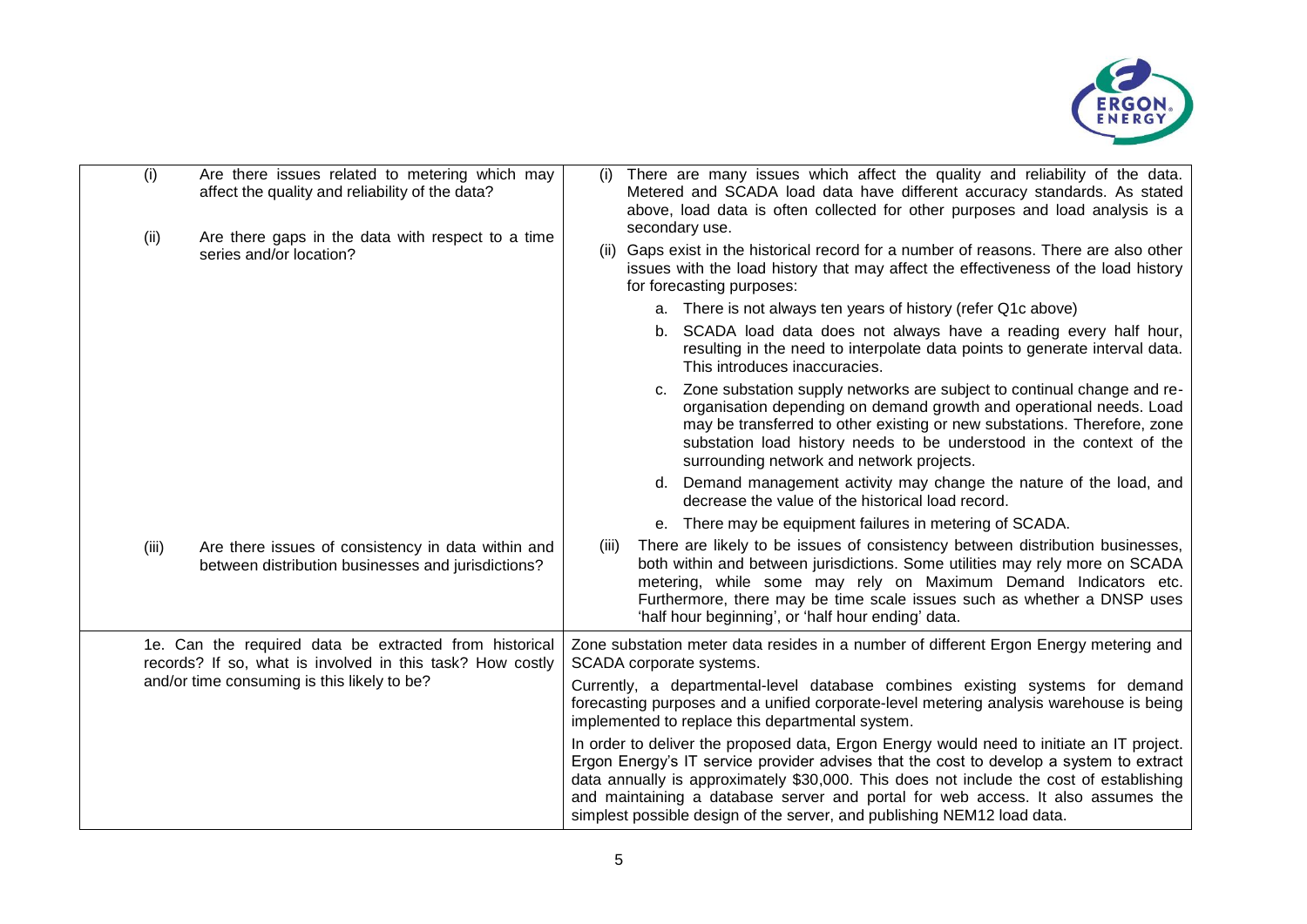

| 1f. What issues are there in the ongoing management and<br>updating of the databases? For example, what business<br>systems and/or processes may need to be put in place in<br>order to facilitate the publication of the data annually? | As noted in Q1e above, Ergon Energy would need to develop a system to extract data at<br>a set up cost of approximately \$30 000. It is anticipated that additional processes would<br>need to be implemented to support this system, such as data quality and accuracy<br>checks. However, the cost of establishing and maintaining a database server and portal<br>for web access has not been quantified at this stage. |
|------------------------------------------------------------------------------------------------------------------------------------------------------------------------------------------------------------------------------------------|----------------------------------------------------------------------------------------------------------------------------------------------------------------------------------------------------------------------------------------------------------------------------------------------------------------------------------------------------------------------------------------------------------------------------|
|                                                                                                                                                                                                                                          | Furthermore, Ergon Energy believes that the publishing of half-hourly data should<br>include a number of safeguards:                                                                                                                                                                                                                                                                                                       |
|                                                                                                                                                                                                                                          | Participants should be confirmed as having a valid need for the data, and<br>registered as valid clients;                                                                                                                                                                                                                                                                                                                  |
|                                                                                                                                                                                                                                          | There should be a notification mechanism to participants when data is added or<br>corrected; and                                                                                                                                                                                                                                                                                                                           |
|                                                                                                                                                                                                                                          | There should be support for participants, including IT and business support.                                                                                                                                                                                                                                                                                                                                               |
|                                                                                                                                                                                                                                          | This is also likely to generate significant additional costs which have not been quantified<br>at this stage.                                                                                                                                                                                                                                                                                                              |
| In terms of all stakeholders:                                                                                                                                                                                                            | Ergon Energy believes that detailed data architecture is required to determine what data                                                                                                                                                                                                                                                                                                                                   |
| 1g. Does the data need to be published in a standardised<br>format (for example, in a spread sheet) for ease of access?                                                                                                                  | needs to be delivered. Ergon Energy currently forecasts kVA and kVAr peak demand for<br>zone substations based on half hourly interval data.                                                                                                                                                                                                                                                                               |
| If so, what is the preferred format?                                                                                                                                                                                                     | However, in order to analyse this data, knowledge about the zone substation is also<br>required.                                                                                                                                                                                                                                                                                                                           |
|                                                                                                                                                                                                                                          | Such extra data includes:                                                                                                                                                                                                                                                                                                                                                                                                  |
|                                                                                                                                                                                                                                          | Zone substation spatial location so that temperature correction can occur; and<br>$\bullet$                                                                                                                                                                                                                                                                                                                                |
|                                                                                                                                                                                                                                          | Network topology or hierarchy so that it can be related to other substations to<br>manage information about load transfers.                                                                                                                                                                                                                                                                                                |
| Expected costs of collecting and publishing data                                                                                                                                                                                         |                                                                                                                                                                                                                                                                                                                                                                                                                            |
| In relation to DNSPs:<br>2a. What are the expected establishment activities/tasks                                                                                                                                                        | In order to implement the rule change, IT changes will have to be made to publish data,<br>including the implementation of protocols to authorise and manage participants.                                                                                                                                                                                                                                                 |
| and costs in implementing this rule change? Please provide<br>an indication of the magnitude of these costs.                                                                                                                             | This is likely to be a non-trivial task to implement, and will have ongoing operational<br>costs.                                                                                                                                                                                                                                                                                                                          |
| 2b. What are the expected ongoing activities/tasks and                                                                                                                                                                                   | Ongoing tasks would include:                                                                                                                                                                                                                                                                                                                                                                                               |
| costs in complying with this rule change? Please provide an                                                                                                                                                                              | Managing the registration of participants;                                                                                                                                                                                                                                                                                                                                                                                 |
| indication of the magnitude of these costs.                                                                                                                                                                                              | Updating metering data annually;                                                                                                                                                                                                                                                                                                                                                                                           |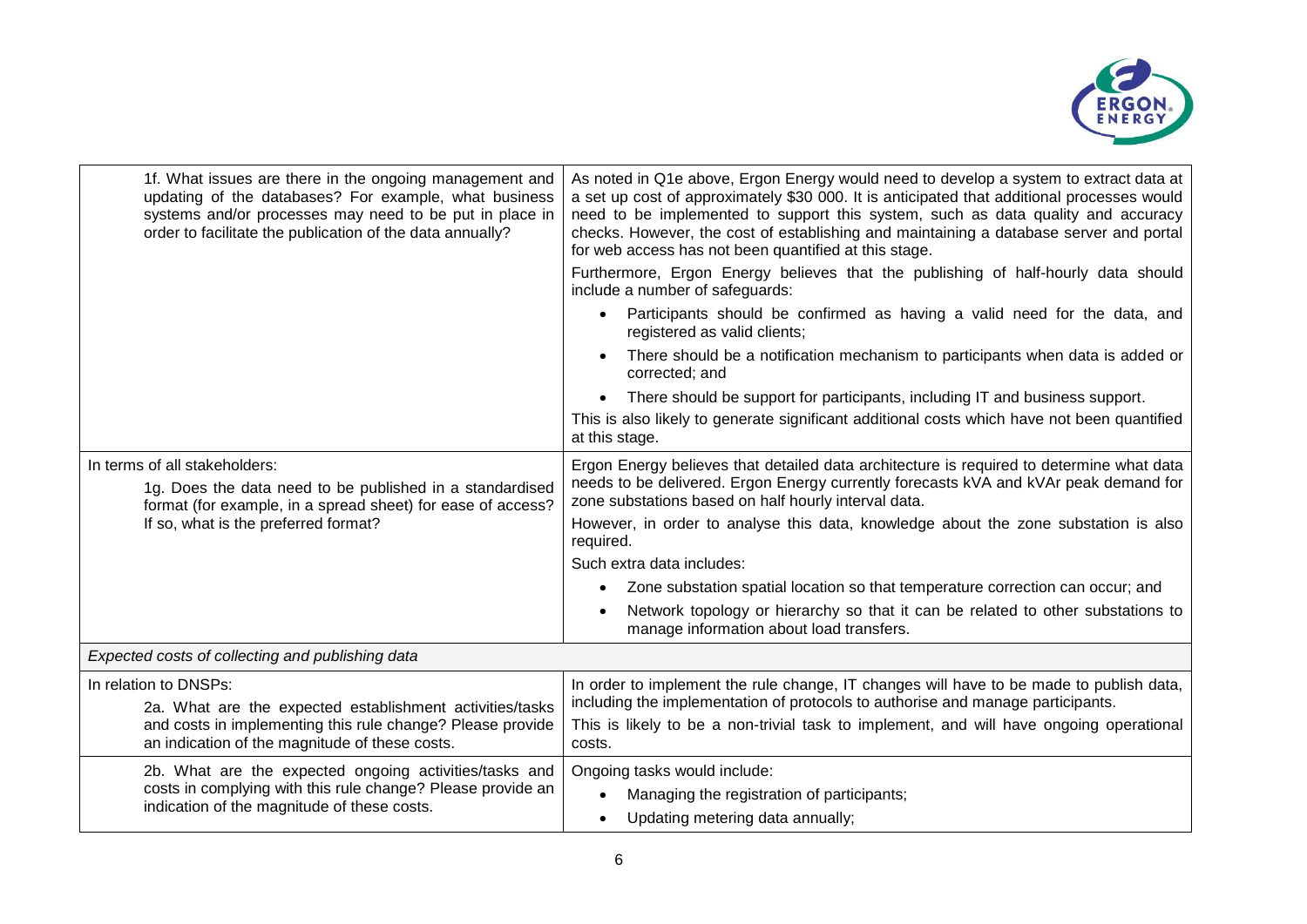

|                                                                                                                                                                                       | Publishing changes to metered data at an interval to be determined;<br>$\bullet$                                                                                                                                                                                                                                                     |  |
|---------------------------------------------------------------------------------------------------------------------------------------------------------------------------------------|--------------------------------------------------------------------------------------------------------------------------------------------------------------------------------------------------------------------------------------------------------------------------------------------------------------------------------------|--|
|                                                                                                                                                                                       | Managing IT systems and processes to provide the data;                                                                                                                                                                                                                                                                               |  |
|                                                                                                                                                                                       | Managing business systems and processes to provide the data;                                                                                                                                                                                                                                                                         |  |
|                                                                                                                                                                                       | IT operational support, of servers etc.;                                                                                                                                                                                                                                                                                             |  |
|                                                                                                                                                                                       | Business based support of the system.<br>$\bullet$                                                                                                                                                                                                                                                                                   |  |
|                                                                                                                                                                                       | The cost of undertaking these tasks is likely to be significant.                                                                                                                                                                                                                                                                     |  |
| 2c. Are these ongoing costs likely to decrease over time? If<br>so, how significantly and over what time period?                                                                      | These costs are not likely to decrease over time.                                                                                                                                                                                                                                                                                    |  |
| 2d. Are there other expected activities/tasks and costs<br>associated with this rule change that have not been<br>identified? If yes, in terms of costs, how significant are<br>they? | It is important that zone substation data is understood in the context of the substation's<br>physical location, network connectivity, and customer information <sup>1</sup> . This is additional data<br>that would need to be provided and supported to participants to properly achieve the<br>desired outcomes.                  |  |
|                                                                                                                                                                                       | In addition, if aggregation is to be conducted, data modelling will be required to identify<br>and manage aggregations of zone substation, and to provide data at the aggregated<br>substations.                                                                                                                                     |  |
|                                                                                                                                                                                       | Furthermore, "Block Load" information is needed to determine the impact of large<br>individual customers on past and future loads, as well as information about zone<br>substation commissioning dates and load transfer.                                                                                                            |  |
| Confidentiality issues                                                                                                                                                                |                                                                                                                                                                                                                                                                                                                                      |  |
| In terms of all stakeholders:                                                                                                                                                         | Ergon Energy believes there are many issues of confidentiality:                                                                                                                                                                                                                                                                      |  |
| 3a. Are there likely to be issues of confidentiality<br>surrounding the publication of zone substation data? If so,<br>at what disaggregated level (that is, in terms of number of    | Some substations (or the majority of load at a substation) provide a single<br>$\bullet$<br>customer. There are therefore potential confidentiality issues for these<br>customers.                                                                                                                                                   |  |
| customers) do such considerations come into play?                                                                                                                                     | Block Load information is needed to determine the impact of large individual<br>customers on past and future loads. This information can be extremely<br>commercial-in-confidence                                                                                                                                                    |  |
|                                                                                                                                                                                       | These issues should be considered not only in terms of the number of customers<br>sharing a substation asset, but also in terms of the relative demand of customers<br>at the substation. For example, a substation may have one major industrial<br>customer and many individual customers. The load on the substation will largely |  |

 1 Including information about the customer and their load profile. $\overline{\phantom{0}}$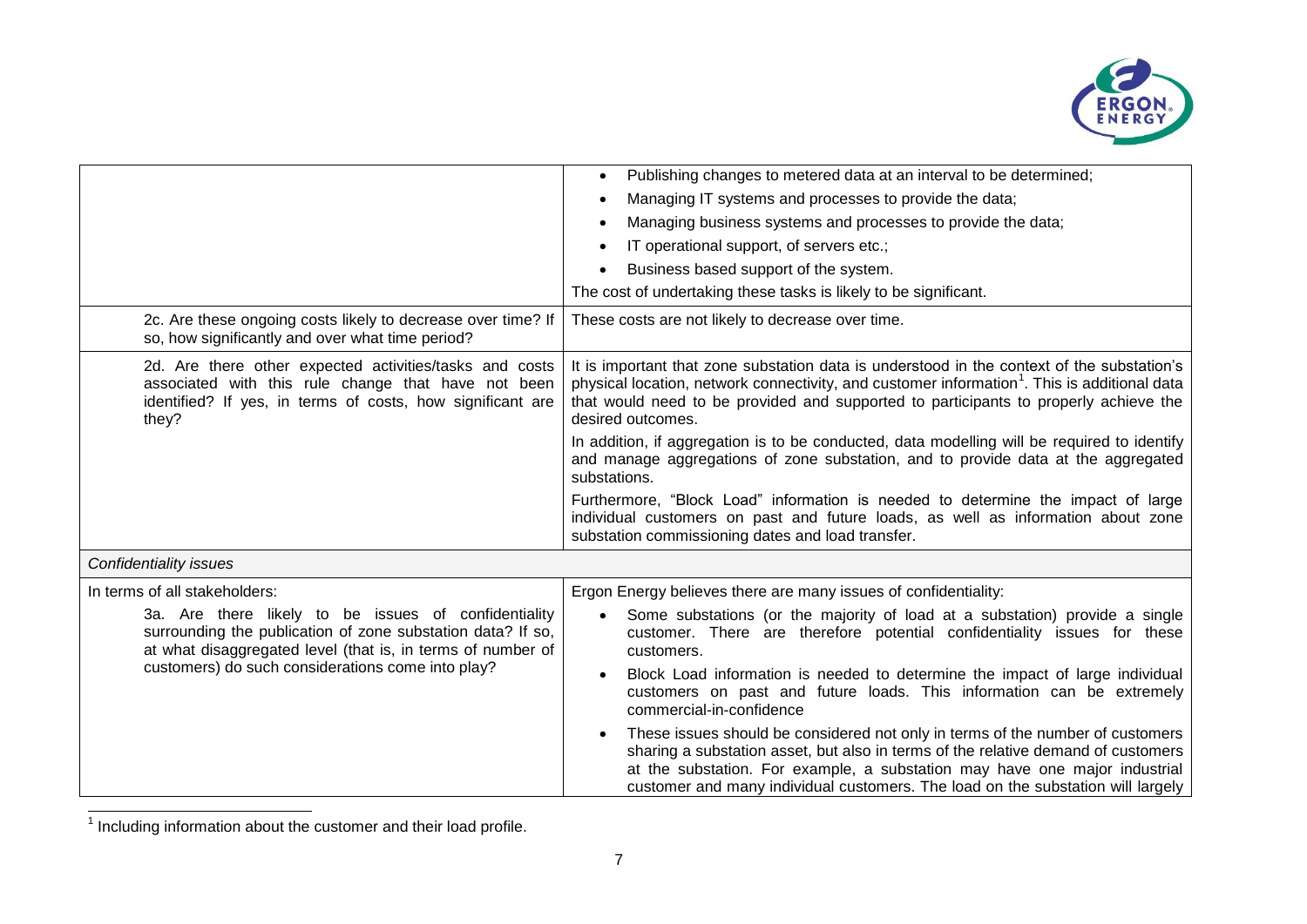

|                                                                                                                                                                                                                                                                           | reflect the load of the major customer.                                                                                                                                                                                                                                                                                                                                                                                                                                                                                                                                         |
|---------------------------------------------------------------------------------------------------------------------------------------------------------------------------------------------------------------------------------------------------------------------------|---------------------------------------------------------------------------------------------------------------------------------------------------------------------------------------------------------------------------------------------------------------------------------------------------------------------------------------------------------------------------------------------------------------------------------------------------------------------------------------------------------------------------------------------------------------------------------|
|                                                                                                                                                                                                                                                                           | Some substations connect a number of major customers with authorised demands via<br>their connection agreements. Ergon Energy believes these substations should be<br>excluded from the proposed reporting requirement.                                                                                                                                                                                                                                                                                                                                                         |
|                                                                                                                                                                                                                                                                           | Ergon Energy suggests these issues will require further analysis to determine any<br>confidentiality impacts, and should be considered on a case by case basis.                                                                                                                                                                                                                                                                                                                                                                                                                 |
| 3b. Will aggregation of the data up to a certain number of<br>customers avoid issues of confidentiality?                                                                                                                                                                  | Aggregation of data will not avoid issues of confidentiality in all cases. The need for<br>confidentiality should also include the peak demand of the substation.                                                                                                                                                                                                                                                                                                                                                                                                               |
|                                                                                                                                                                                                                                                                           | The creation of another level of artificial substations for the purpose of aggregation<br>involves data modelling and the creation of another hierarchy of substations specifically<br>for the purpose of this reporting. This is not a current Ergon Energy activity, and would<br>add to Ergon Energy's costs.                                                                                                                                                                                                                                                                |
|                                                                                                                                                                                                                                                                           | If aggregation is required, it should be to report the Bulk Supply or Transmission<br>Connection Point data. However, this raises other issues for Ergon Energy due to the<br>meshed sub-transmission network.                                                                                                                                                                                                                                                                                                                                                                  |
|                                                                                                                                                                                                                                                                           | Ergon Energy believes consideration should be given to simply excluding substations<br>with confidentiality issues from the data delivery.                                                                                                                                                                                                                                                                                                                                                                                                                                      |
| 3c. If so, what criteria should be used to aggregate the<br>data? For example, should aggregation occur where there                                                                                                                                                       | If implemented, aggregation should be made not just on numbers of customers, but also<br>on the maximum demand of other customers at the substation (refer Q3a).                                                                                                                                                                                                                                                                                                                                                                                                                |
| are five, three or less customers supplied from one zone<br>substation?                                                                                                                                                                                                   | Where 2 competitors share a substation, knowledge of the total zone substation load<br>would enable a competitor to deduce the other competitor's load. Therefore, Ergon<br>Energy believes the minimum number of customers required to avoid aggregation should<br>be at least 3. However as noted above, where there is one large customer and multiple<br>smaller customers the load on the substation will largely reflect the load of the major<br>customer and therefore this may also cause confidentiality issues that can't be avoided<br>by any level of aggregation. |
| 3d. Will aggregation reduce the usefulness of the data for<br>demand forecasting and econometric studies? If so, what<br>level of aggregations should be applied to avoid the issue<br>of confidentiality while still retaining some degree of<br>usefulness of the data? | Since specific econometric data at the zone substation level is generally not available,<br>aggregation may have a beneficial effect on the quality of econometric analysis.                                                                                                                                                                                                                                                                                                                                                                                                    |
| 3e. How should disputes arising from data confidentiality be<br>resolved?                                                                                                                                                                                                 | Disputes arising from data confidentiality may have to refer to connection agreements.<br>Ergon Energy may need to review existing connection agreements, and change future                                                                                                                                                                                                                                                                                                                                                                                                     |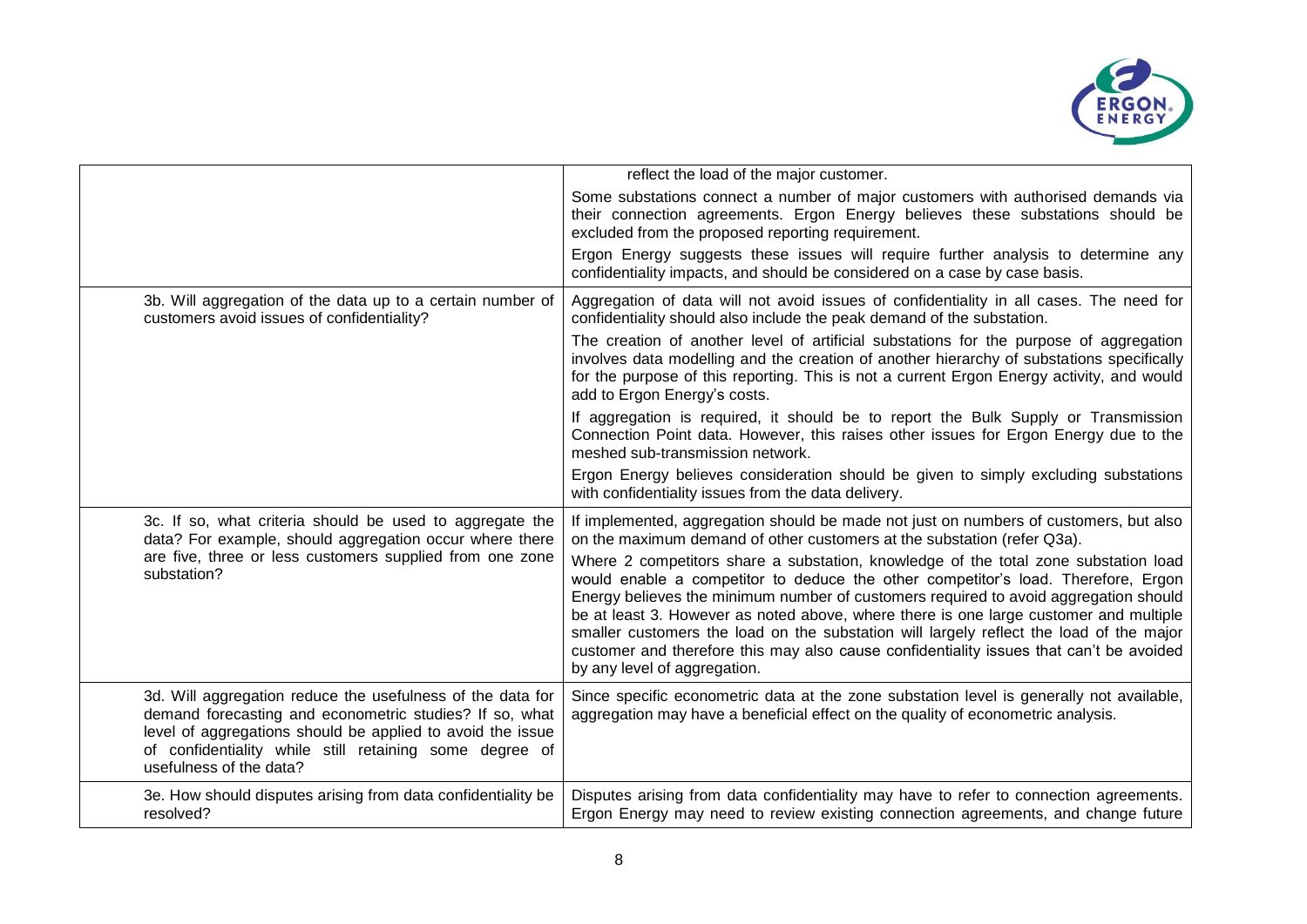

|                                                                                                                                                                         | agreements with major customers to enable the provision of this information. Ergon<br>Energy recommends the AEMC provide indemnity for any consequences of publishing<br>zone substation load data.                                                                                                                                                                                                                                                                |
|-------------------------------------------------------------------------------------------------------------------------------------------------------------------------|--------------------------------------------------------------------------------------------------------------------------------------------------------------------------------------------------------------------------------------------------------------------------------------------------------------------------------------------------------------------------------------------------------------------------------------------------------------------|
|                                                                                                                                                                         | Ergon Energy suggests that legal advice be sought in relation to this issue.                                                                                                                                                                                                                                                                                                                                                                                       |
| In relation to DNSPs:<br>3f. How many zone substations supply less than five<br>customers, less than three customers and only one<br>customer in a distribution system? | In Ergon Energy the following number of zone substations supply less than five<br>customers, less than three customers and only one customer in a distribution system:<br>$5$ :<br>85<br>83<br>$<$ 3:<br>Only 1:82                                                                                                                                                                                                                                                 |
| 3g. Are there issues of liability associated with judgements<br>on confidentiality?                                                                                     | As noted in Q3e above, Ergon Energy believes this issue requires legal advice, of which<br>Ergon Energy has not specifically sought.                                                                                                                                                                                                                                                                                                                               |
| 3h. How should issues associated with making judgements<br>on confidentiality be addressed?                                                                             | As above.                                                                                                                                                                                                                                                                                                                                                                                                                                                          |
| <b>Expected benefits</b>                                                                                                                                                |                                                                                                                                                                                                                                                                                                                                                                                                                                                                    |
| In terms of all stakeholders:<br>4a. What is the materiality of the benefits by the proponent?                                                                          | Ergon Energy believes that any data to be provided should be based on a direct request<br>with identified valid needs, and individual confidentiality agreements. It is likely that this<br>would address a number of the issues identified above.                                                                                                                                                                                                                 |
|                                                                                                                                                                         | Notwithstanding, Ergon Energy does not anticipate any benefit to be material.<br>Furthermore, econometric studies at zone substation level are likely to be hindered by<br>the lack of econometric data.                                                                                                                                                                                                                                                           |
|                                                                                                                                                                         | If Transmission Connection Point forecasts are required, then a history of Transmission<br>Connection Point load should be used as the load input.                                                                                                                                                                                                                                                                                                                 |
| 4b. What are your views on the value of historical and<br>forward looking electricity demand information?                                                               | While historical demand has predictive ability, a large range of factors need to be taken<br>into account to understand the load history.                                                                                                                                                                                                                                                                                                                          |
|                                                                                                                                                                         | Zone substation supply networks are subject to continual change and re-organisation<br>depending on demand growth and operational need. Load may be transferred to existing<br>adjacent substations, or new zone substations may be constructed to relieve the load on<br>a zone substation. Therefore, zone substation load history needs to be understood in the<br>context of the surrounding network and projects to increase capacity or to manage<br>demand. |
|                                                                                                                                                                         | Furthermore, a detailed knowledge of past and future customers must also be used in                                                                                                                                                                                                                                                                                                                                                                                |